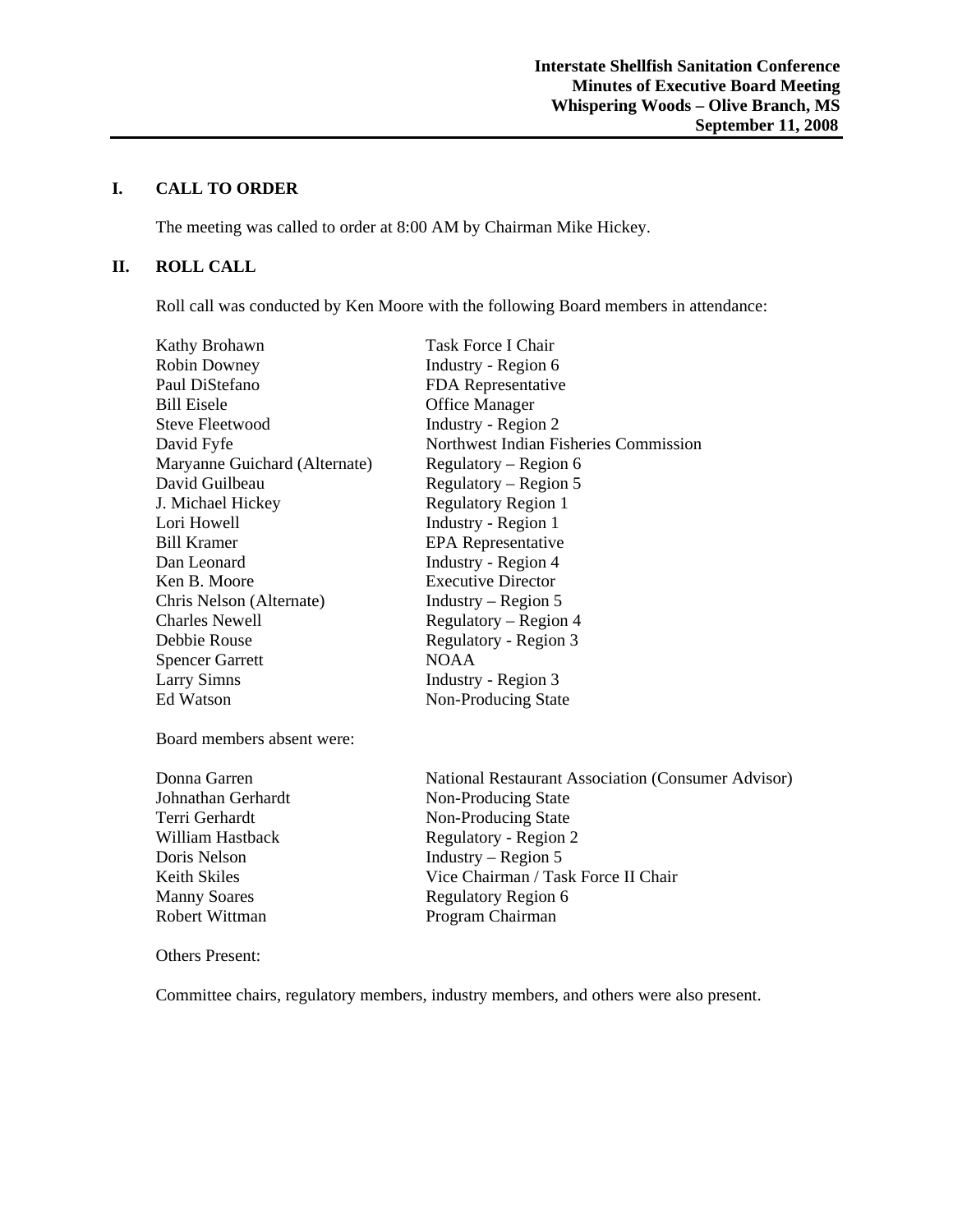# **III. EXECUTIVE BOARD MEMBERSHIP**

Ken Moore advised the Board of several Executive Board vacancies.

- A. Region 6 Regulatory representatives recommended the Executive Board appoint Maryanne Guichard to serve as the alternate for Region 6. A motion to approve was made by Bill Eisele, seconded by Paul DiStefano, and approved by the Board with a voice vote. Ken and Manny will discuss Manny's retirement and continued representation on the Board. Ken will advise Board members.
- B. Region 5 Industry Board member Doris Nelson asked for Board approval for the elected alternate to assume her position on the Board. The region will seek another alternate representative and advise. A motion to approve was made by Lori Howell, seconded by Bill Kramer, and passed with a voice vote by the Board.
- C. Region 5 Regulatory representative David Guilbeau asked for Board approval to replace the former alternate Raymond Burditt, who is now employed by FDA. The Region recommended Kirk Wiles (Texas) as the replacement. A motion to approve was made by Bill Eisele, seconded by Ed Watson, and passed with a voice vote by the Board.
- **NOTE:** Spencer Garrett joined the meeting at this point.
- D. Region 3 Industry Board member Larry Simns asked for Board approval to confirm Pete Jensen as the Board alternate to represent Region 3 Industry. A motion to approve was made by Bill Eisele, seconded by Lori Howell, and passed with a voice vote by the Board.

## **IV. APPROVAL OF AGENDA**

 Mike Hickey asked for a motion to approve the agenda. The motion was made by Bill Eisele, seconded by Lori Howell, and carried with a voice vote by the Board.

## **V. MINUTES**

 Mike Hickey asked for a motion to approve the Executive Board minutes of April 3, 2008; May 13, 2008; June 5, 2008; and July 17, 2008. A motion to approve all minutes was made by Bill Eisele and seconded by Paul DiStefano. Following a request by Paul DiStefano to amend the April 3, 2008, minutes by deleting the confidential information under Item X. Old Business B. PICC Legal Matter, the motion was approved by the Board with a voice vote.

## **VI. INTRODUCTORY COMMENTS**

#### **A. ISSC Executive Board Chairman Mike Hickey:**

- Mike asked that a moment of silence be observed to reflect on the seventh anniversary of 9/11 and the people that perished during the acts of terrorism in New York, at the Pentagon, and in Pennsylvania.
- Mike expressed thanks to the *Vibrio* Management Committee members for their hard work the past two days.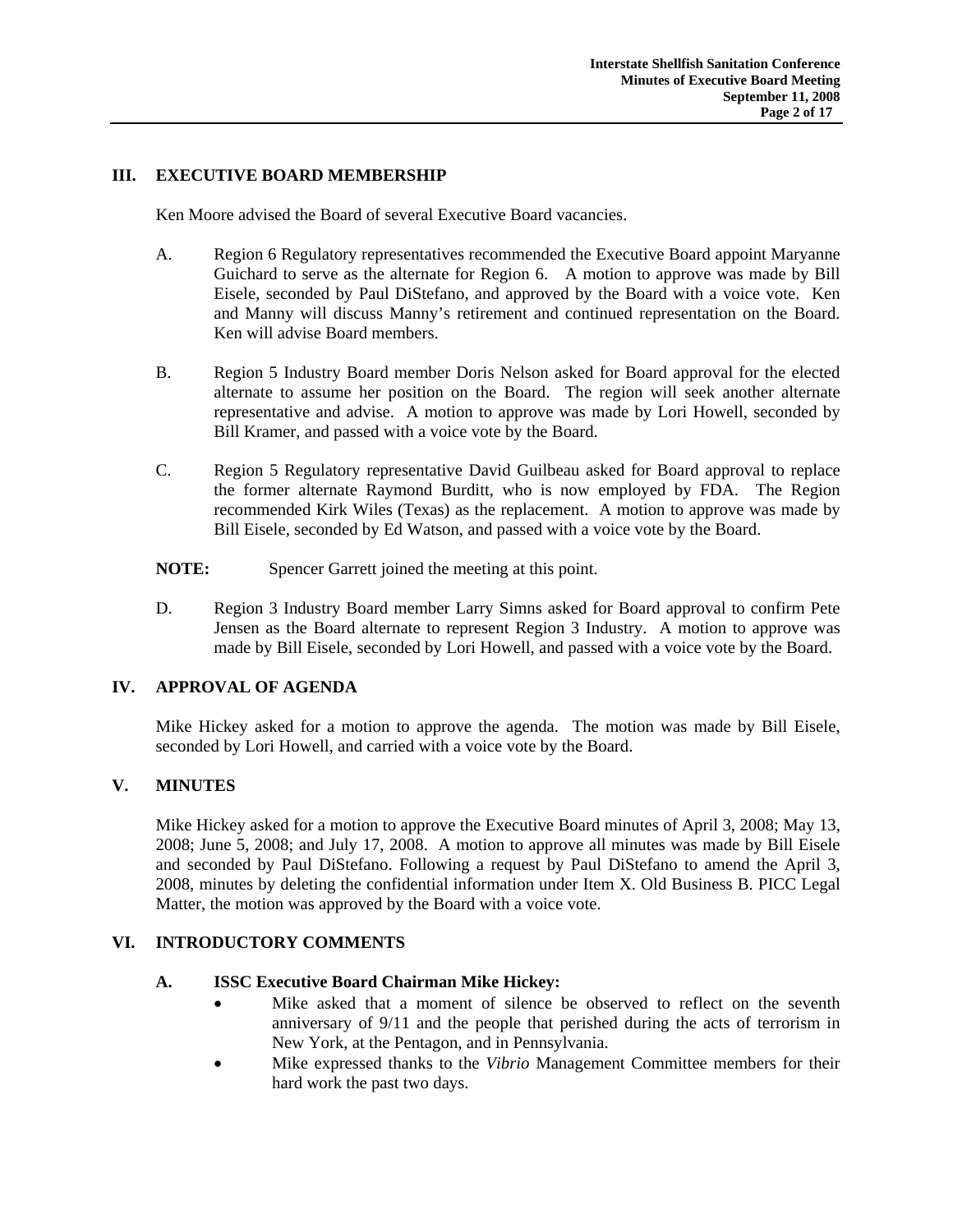# **B. FDA Board Member Paul DiStefano**

- Raymond Burditt is now at FDA's Center for Food Safety and will be the new national Plant Standards and is expected to be a great addition to the team.
- FDA is also in the process of hiring an additional engineer to assist with a growing work load of hydrographic studies that have been requested by the States.
- An increase in staff should enable FDA to timely complete specific programmatic requests from States.
- Hired a Central Region Specialist, John Jaworski, who will work out of the Cincinnati Office.
- The Southeast Region is in the process of hiring a fourth specialist to replace Miles Motes who was recently diagnosed with lung cancer. Ken responded that the organization will be contacting Miles.
- Initiative within FDA titled "Beyond Our Borders" is an effort by FDA to expand its presence in the world. Agency recognizes that business cannot be conducted from just within our country anymore. In process of setting up satellite offices with first in China. Plans to set up offices in Latin America, India, Middle East, and Europe. Persons placed in these countries will be working directly with counterparts in that country.
- Paul will be attending an EU workshop in England next week which will be specifically aimed at growing area classification. FDA will be working with a number of countries to exchange information regarding individual program operations. Paul will be giving presentation on the National Shellfish Sanitation Program (NSSP).
- The Workshop is a joint effort between FDA and Center for Environment Fisheries and Aquaculture Science (CEFAS).
- The Fish and Fisheries Products Hazards and Controls Guide,  $4<sup>th</sup>$  Edition, should be forwarded to General Counsel next week for final review. Release is anticipated by the end of 2008.

# **Andy Depaola provided a report on the CODEX meeting.**

- Japan hosted a CODEX meeting in June. A Code of Hygiene Practices for Vibrio Species in Seafood is being developed. General document has been developed.
- A recommendation was made to develop a separate code for molluscan shellfish in international trade.
- Andy will check on the availability of the draft report for distribution to the Board by the ISSC Executive Office.
- Lori Howell expressed concern regarding a mechanism for input to CODEX. Paul DiStefano commented that prior to each of the CODEX meetings there are public meetings that anyone can attend. He believes it is important for ISSC to be involved at some level. A request was made by Lori Howell to have ISSC placed on the mailing list for CODEX meetings and that ISSC follow up with notices of CODEX meetings to the ISSC Executive Board and membership.

# **C. NOAA/NMFS Board Member Spencer Garrett**

- Provided a brief update on financial situation.
- Advised he would like to have staff member Dr. Calvin Walker serve on some of the ISSC committees as a matter of expertise to the organization.
- NOAA is expanding its inspection program for assessing import products by assigning personnel in five countries. These staff will work with counterparts to ensure quality and safety of products.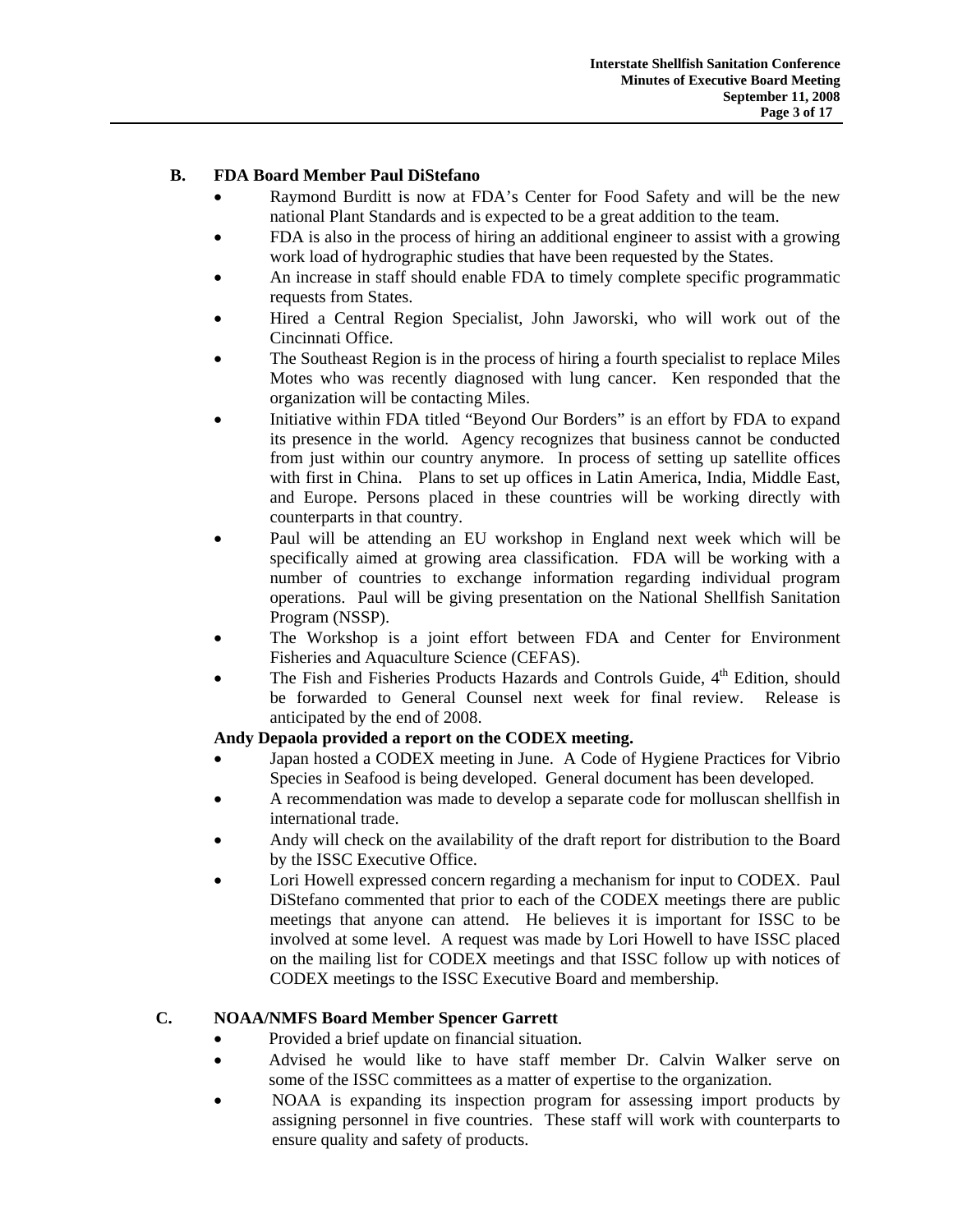- NOAA relationship with FDA now is the best it has been in 40 years.
- Urged ISSC to apply for funds under the Saltonstall-Kennedy Grant Program.

# **D. EPA Board Member Bill Kramer**

- EPA desires to continue working with the ISSC to improve the Measure and the basis for its calculation. The PAM for Shellfish in the 2006-2011 Strategic Plan is:
- "By 2011, maintain or improve the percentage of state-monitored shellfishgrowing acres impacted by anthropogenic sources that are approved or conditionally approved for use. (2003 baseline: 65 to 85 percent of the 16.3 million acres of state-monitored shellfish-growing acres estimated to be impacted by anthropogenic sources are approved or conditionally approved for use.)"
- Because of the uncertainty of the ability of the CWA to correct non-anthropogenic impacts, EPA deducted acres impacted only by wildlife (5% estimated in 1995) from the1990 baseline of 17.2 million (peak classified acres on a national basis) resulting in 16.3 million acres; 85% was selected because it is what was originally reported in 2003 (85% of 1990 baseline of 16.3), and the 65-85% range reflects uncertainty in CWA ability to effect waters with a mix of wildlife and anthropogenic impacts (24% in 1995)
- A recalculation of the measure using the revised 2003 and 2005 acre totals yields 81% for both years. Additionally, both years are new historical high classified acreage totals:  $2003 = 22,973,000$ ;  $2005 = 23,594,000$ . This suggests the need for EPA to consider revising the Measure baseline, acreage, and target.
- Access to Shellfish Data Calculating the national PAM currently depends on historical and the 2005 State acreage data from the ISSC's "Inventory of State Classification"; and in the future, will depend on a access to data such as found in the Shellfish Information Management System (SIMS). The ability of systems like SIMS to locate program data in time and space (e.g., maps) allows the overlay of data from other Programs to facilitate coordination. EPA would like to continue to work with the ISSC to include in the ISSC Work plan a way to establish the longterm availability of shellfish data for states' program management and to guide EPA's nationwide Programs; and to discuss the availability of state 2007 shellfish harvesting acreage data. This data could also fill gaps on molluscan shellfish data in EPA's series of Coastal Condition Reports (next report has case studies on North Atlantic and Gulf HABs impact on shellfish, but no national shellfish component in addition to the benthic metric); as well as EPA's Report on the Environment, and NOAA-led Aquaculture, Fish Habitat, and Ocean Initiatives, and Fiscal Year 2009 National Water Program Guidance.
- Vibrio Education The 2009 Fish Advisory Conference [Mid Oct; Portland OR]. EPA would like the ISSC to provide an abstract of a presentation on how to reach at-risk consumers and their health care providers and how to evaluate the effectiveness of those efforts.
- Water Quality Criterion for Recreational Exposure Designed to protect swimmers from illnesses due to exposure to pathogens in recreational waters, the existing criteria are more than 20 years old. Scientists have since learned much about molecular biology, virology, and analytical chemistry. This new information will help build a stronger scientific foundation for up-to-date recreational water quality criteria.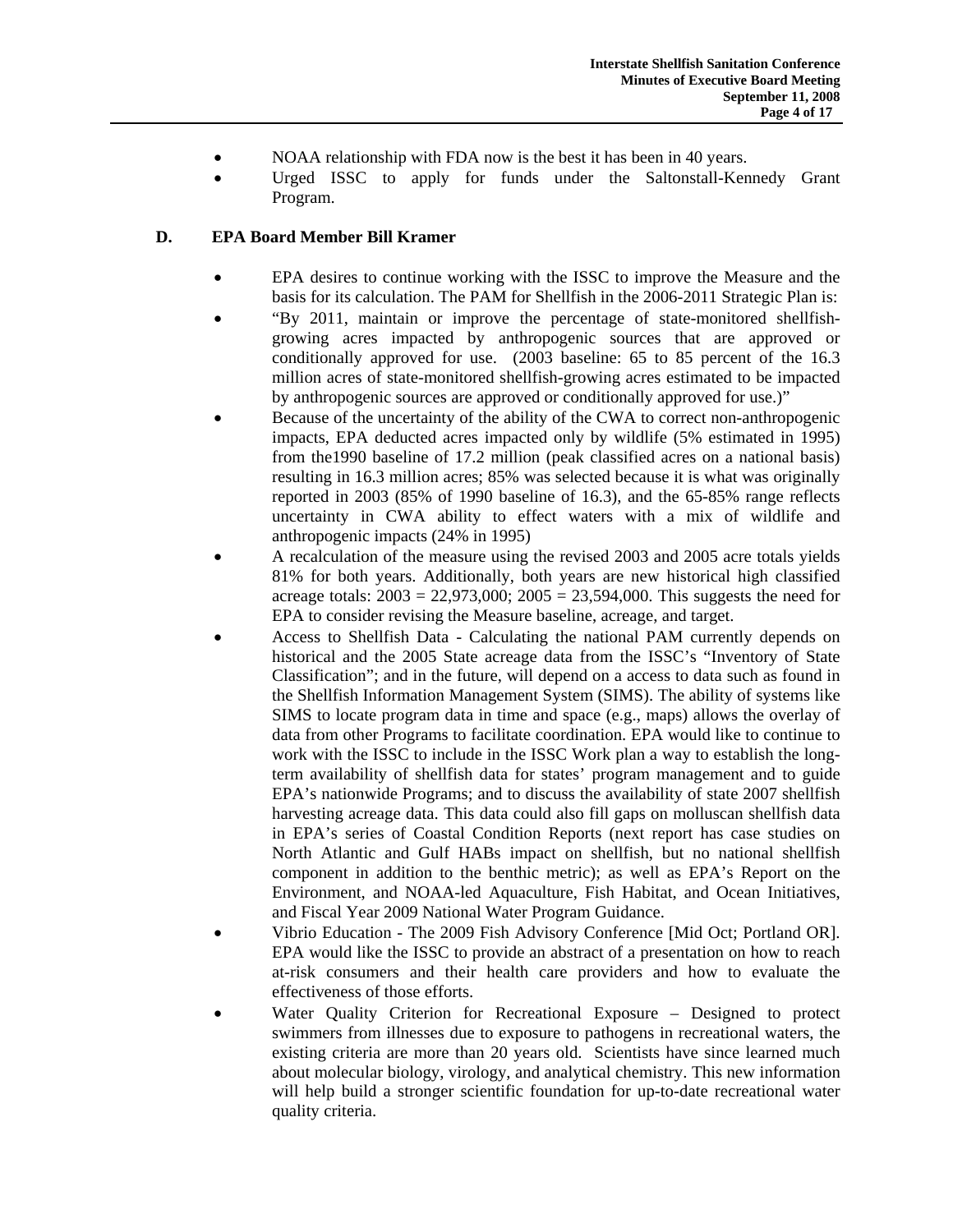- EPA is in the process of collecting input from the scientific and technical community on research and science needs to develop up-to-date, scientifically defensible criteria to protect people from exposure to contaminated recreational waters. Near-term needs were defined as specific research and science activities that could be accomplished in 2 to 3 years to support development of new or revised criteria by 2012.
- The March 2007 Experts Scientific Workshop was a forum for discussion of critical research and science needs for developing new or revised recreational ambient water quality criteria in the near-term.
- The [Critical Path Science Plan](http://www.epa.gov/waterscience/criteria/recreation/plan/index.html) (August 2007) describes the high priority research and science that EPA intends to conduct to establish the scientific foundation for the development of new or revised recreational water quality criteria recommendations. The [Criteria Development Plan](http://www.epa.gov/waterscience/criteria/recreation/plan/index.html#development) (August 2007) describes the process and timeline EPA intends to follow to develop and publish.

Joel Hansel provided the Board with a report on EPA Research to support new/revised recreational water quality criteria.

- Overall objectives are to provide an update on EPA's research efforts to support the development of new/revised recreational WQC.
- EPA's Current Focus is developing the science foundation for publication of new/revised recreational water quality criteria by 2012. This focus is to ensure that new/revised recreational water quality criteria are sufficiently protective of public health.
- EPA's Critical Path Science Plan for New/Revised Criteria describes research and science for establishing the scientific foundation for new/revised criteria and is an integrated approach to answering key science questions for scientifically sound criteria.
- Settlement of BEACH Act Litigation.
	- o NRDC, NACWA, and LA County sued EPA, regarding completing new or revised CWA Section 304(a) water quality criteria for recreation.
	- o Settlement includes Conducting specific studies necessary to meet the obligations under the BEACH Act.
	- o Parties settled suit in August 2008; settlement addresses most studies in EPA's Critical Path Science Plan and some additional studies and workshops.
- Things to Expect Now 2010:
	- o Additional Research into Indicators, Methods, and Epi Studies
	- o Indicators: Enterococci, *E.coli*, bacteroides, coliphage
	- o Biomarkers: human, bovine
	- o Methods: culture, qPCR, other
	- o Epi studies: California, Alabama, Rhode Island, more…
	- o Fate & Transport Studies
	- o Predictive Modeling
	- o Site Characterization Studies: sanitary surveys, use of Quantitative
	- o Microbial Risk Assessment
	- o Research to Support Extrapolation to Inland Waters
	- o Engaging Stakeholders on Implementation
- Things to Expect  $2010 2012$ 
	- o Development of New Recreational Water Quality Criteria
	- o Continued Engagement with Stakeholders on Implementation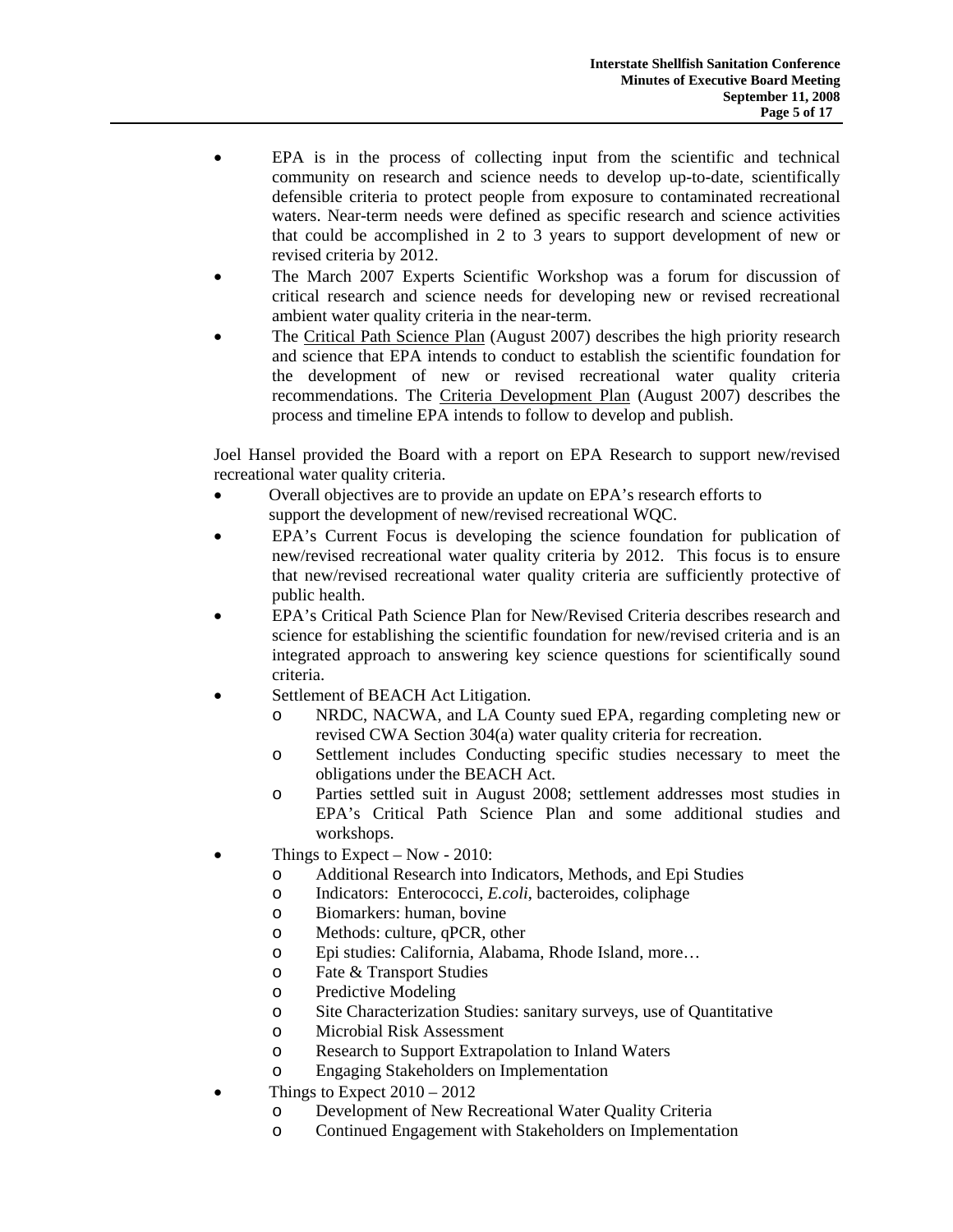o New Criteria Published for Use by States and Tribes

Bill Kramer will provide the ISSC Executive Office with EPA links that will be posted on the ISSC website for access to the various EPA documents. Ken Moore suggested the Sanitary Survey and BEACH Act as possible topics for the Thursday forum of the 2009 Biennial Meeting.

# **VII. PROGRAM CHAIRMAN'S REPORT**

# **A. 2009 Spring Meeting**

# **B. 2009 Biennial Meeting**

 In Rob Wittman's absence, Ken Moore presented the Program Chairman's Report on Items A. and B.

- Rob has submitted proposals to the Chambers of Commerce in Providence, Rhode Island and Boston, Massachusetts.
- Direction previously given by Board at the April 2008 meeting to hold the 2009 Biennial meeting in the latter half of October due to federal budgets and the Northeast meeting location was confirmed.
- Robin Downey and Larry Simns expressed concern with conflicting regional meetings.
- Ken assured Board members that efforts will be made to identify dates, a facility, and a location by January 2009.
- Information will be shared with the Board and Conference members as soon as available.

# **VIII. COMMITTEE REPORTS**

## **A. Executive Committee**

## **1. Grant Updates**

# **a. FDA Cooperative Agreement**

 Ken Moore advised the Board that the Notice of Award for the FDA Cooperative Agreement Continuation Grant had been received July 1, 2008, in the amount of \$325,000. The award amount will be reduced by \$4,500 for Year 17. A complete new application and review is due every five (5) years. There are three (3) years remaining in the current grant period that will end June 30, 2011. The funding is not guaranteed for five  $(5)$  years but is an annual decision made based on funding resources.

# **b. Gulf & South Atlantic Fisheries Foundation**

## **(1)** *Vv* **Public Health State Facilitator**

 Ken Moore advised the Board that this contract was amended to include additional funding for extension of the *Vv* State Facilitator contract that will expire December 31, 2008. Additional monies were also provided for printing of ISSC educational brochures and fact sheets.

## **(2)** *Vv* **Workshops**

 Ken Moore explained that in June he had been requested by representatives of the Gulf industry to hold regional *Vv* Workshops. Following discussions with the GSAFF funds were made available to host the workshops to assist the Gulf States in developing their *Vv* Management Plan. Funding was also provided to host a meeting in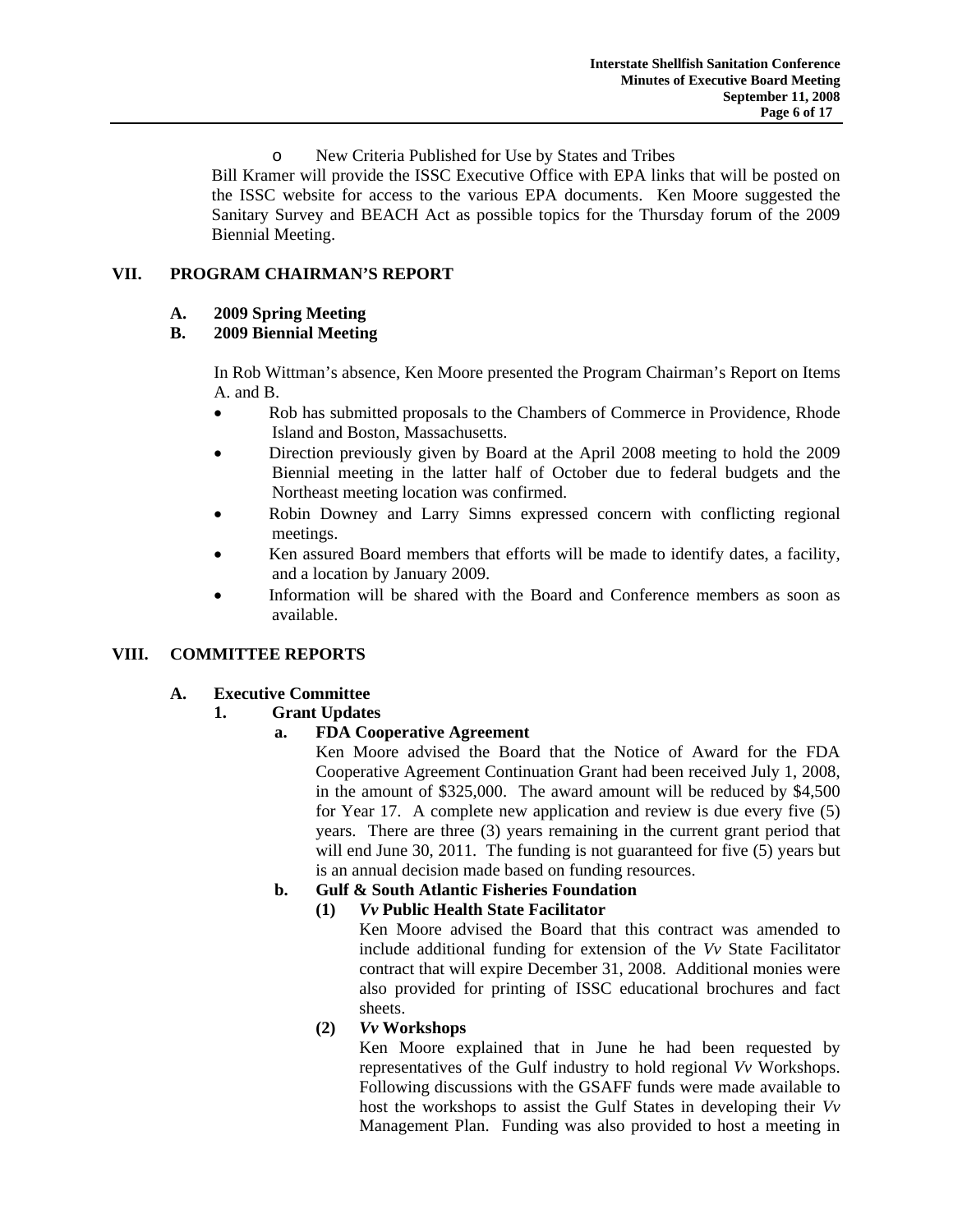Biloxi for regulatory and industry representatives from the Gulf States. Approval to use the remaining funds for travel assistance was granted by GSAFF.

# **2. Current Financial Statement**

A current financial statement was presented to the Board as information.

# **3. 2008 Expense Report**

 A statement of actual income and expenses to date for the calendar year 2008 was presented to the Board as information.

## **4. 2009 Budget**

 The ISSC 2009 calendar year budget was submitted to the Board and received without objection. Robin Downey will email the Executive Office a revised format for suggested changes to the budget format.

# **5. 2009 Membership Fees**

 After review of the 2008 membership fees of \$600.00 for a state membership and \$60.00 for an individual membership, Ken Moore recommended no changes for 2009. A motion was made by Bill Kramer and seconded by Ed Watson, that membership fees remain the same for the year 2009. The motion passed with a voice vote by the Board. Ken informed the Board that there is a significant reduction in membership in non Biennial Meeting years. He reminded the Board that a proposal will be submitted at the 2009 Biennial Meeting that will address this issue by proposing a two-year membership.

# **6. 2009 Biennial Meeting Registration Fees**

 The Board also reviewed Biennial Meeting registration fees for all categories. As recommended by Ken Moore, a motion was made by Maryanne Guichard and seconded by Robin Downey to increase the non-member registration fee to \$475.00 and to increase the at conference non-member registration fee to \$575.00. The motion passed with a voice vote by the Board.

# **7. 2009 Work Plan**

 After a brief discussion and positive feedback from members on improvements in the 2009 Work Plan presentation, a motion was made by Lori Howell and seconded by Dan Leonard to approve the 2009 ISSC Executive Office Work Plan as submitted. The motion carried with a voice vote by the Board.

## **B.** *Vibrio* **Management Committee**

Lori Howell presented the following reports and recommendations to the Board.

## **1.** *Vibrio* **Education Subcommittee Report & Recommendations**

 A motion was made by Spencer Garrett and seconded by Ed Watson that the Board consider the following recommendations  $(a - g)$  for approval as one item. The VMC recommended approval contingent upon funding.

a. Direct Executive Office to distribute a mass mailing to physicians in GOM states (focus on Gastroenterology and Internal Medicine) to encourage use of online education courses.

## AMENDED RECOMMENDATION:

 The Executive Office will investigate the availability and the cost of a mass mailing to Gulf State specialty physicians to advertise the online education course. Upon completion this item can be resubmitted to the Board by email for approval.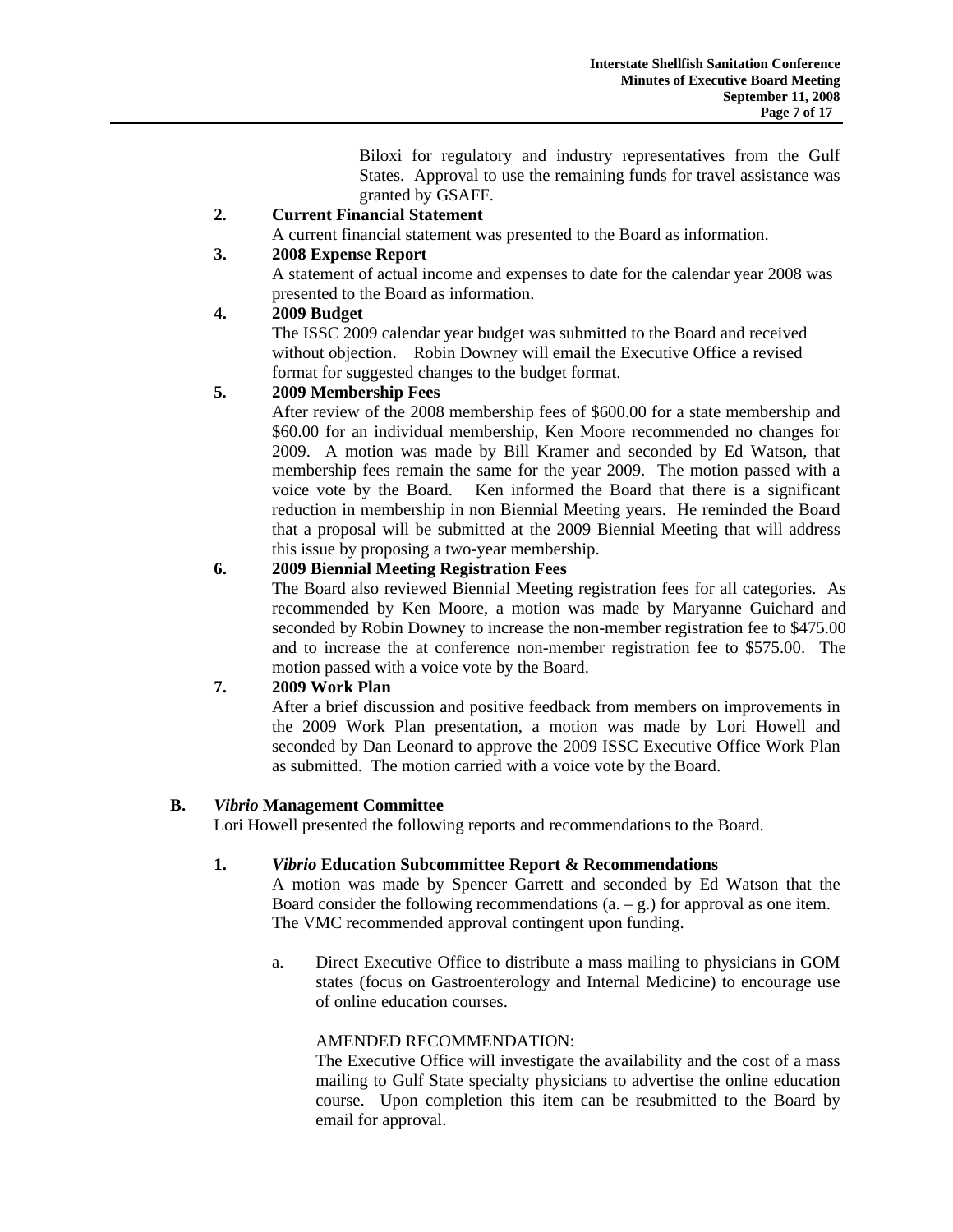- b. Endorse a request from the *Vibrio* Education Subcommittee that Sally Soileau and Tori Stivers survey physicians at the National Association of Gastroenterologists meeting to estimate the effect of education. Recommend that the Executive Office assist Dot Leonard with design of the survey.
- c. Each Committee member will receive a minimum of 100 *Vv* brochures to leave in doctors' offices and emergency rooms. Additional brochures, fact sheets and other educational materials can be downloaded from the ISSC website to be distributed by committee members.

#### AMENDED RECOMMENDATION:

 Advise *Vibrio* Education Subcommittee members to contact the ISSC Executive Office if they would like to receive educational materials to voluntarily distribute to local physicians in their community.

d. Request FDA and ISSC to expand educational opportunities and encourage more participation from the Conference for Food Protection and National Restaurant Association.

 Ken Moore agreed to explore ways to engage better participation from these types of organizations.

e. Consumer surveys (2002 and 2004) showed that most oyster consumers received their *Vv* information from TV. Depending on availability of funding, request the Executive Office prepare a public service announcement and distribute as widely as possible.

## AMENDED RECOMMENDATION:

 Direct the *Vibrio* Education Subcommittee and the ISSC Executive Office to research grant possibilities to fund creating public service announcements for *Vv* education. Ken Moore will investigate the costs and possible funding sources to produce a PSA and report the findings to the Subcommittee and the Board

f. Determine the percentage that *Vv* education has contributed to the decline in *Vv* cases using 2002/2004 survey results, 20 years data on the increase in the immunocompromised population and performing one or more case studies.

#### AMENDED RECOMMENDATION:

 Ken Moore will contact FDA to try to find sources of information to pursue methods of determining what percentage of the decline in *Vv* illnesses can be attributed to *Vv* educational efforts of consumers. This information will be shared with the *Vibrio* Education Subcommittee.

 Dan Leonard will locate information on a similar Sea Grant award two years ago for a study on this same issue to share with the Subcommittee.

 Ken will seek information from FDA on how to factor the effect, if any, of education into the risk calculator for risk reduction.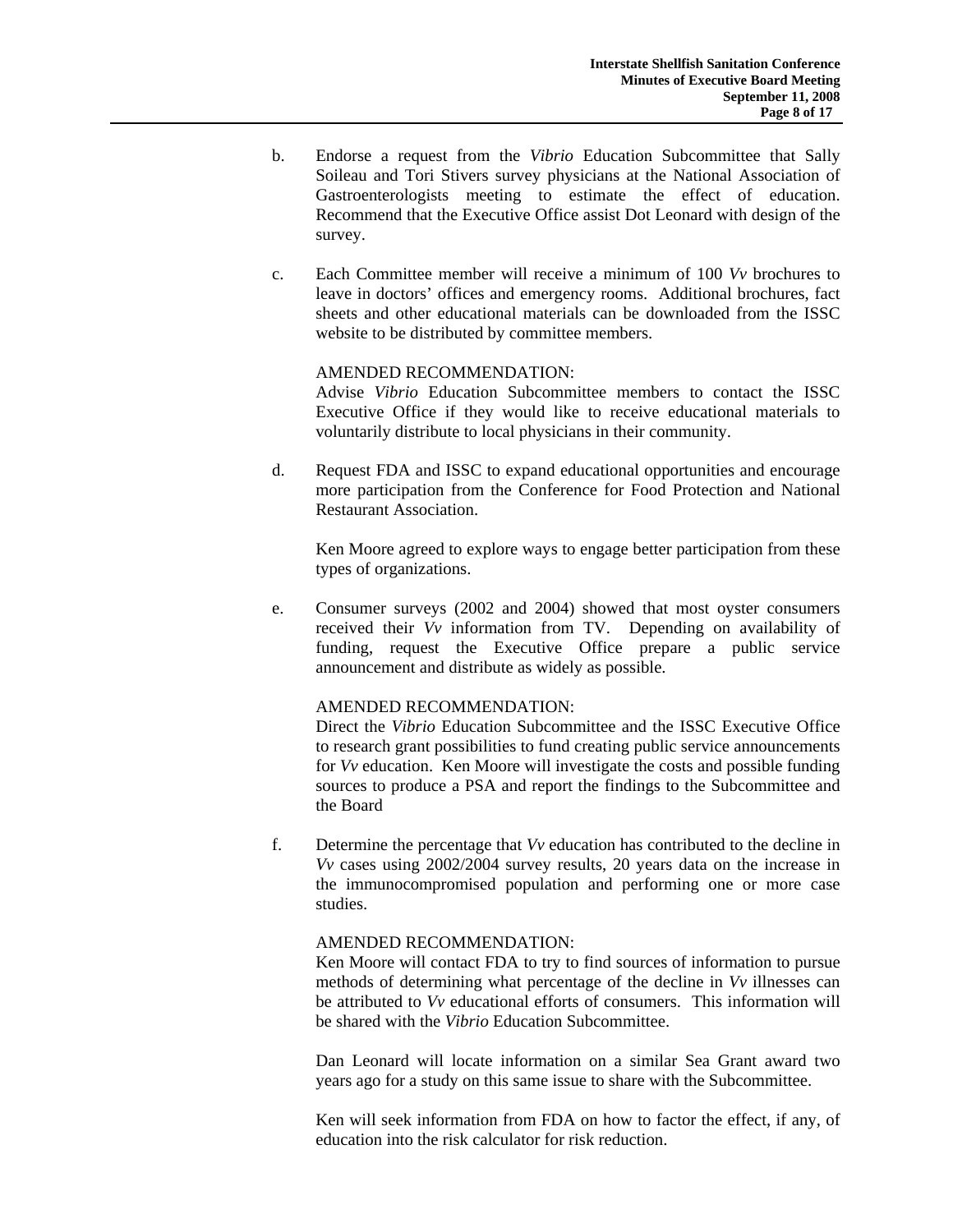g. PCSGA has received a grant for *Vp* education but reduction in award eliminated funds for printing. PCSGA will coordinate with the Executive Office to produce consistent product that can be printed and distributed. Either develop a separate brochure for retail/restaurants/consumers or cover audience in harvester brochure. Distribute the new *Vp* education DVD and brochure by March 2009.

## AMENDED RECOMMENDATION:

 Distribute the new ISSC *Vp* Harvester Education DVD and brochure by March 2009 and collaborate with the PSCGA in developing two educational *Vp* brochures; one for retailers/restaurants/consumers and one for harvesters.

The amendments were accepted as part of the original motion by Spencer Garrett and second by Ed Watson. The motion passed with a voice vote by the Board.

# **2.** *Vibrio vulnificus* **Illness Criteria Review Subcommittee**

## **3. FDA's** *Vv* **Refrigeration Illness Reduction Refrigeration Curve**

Lori Howell presented the following report on Items 2. and 3. to the Board as information. No action was required by the Board.

a. The VMC will ask the *Vv* Illness Review Subcommittee to further review the following cases using FDA assistance as appropriate and report to VMC as soon as possible. DAL – 09132 (which was apparently included in the 2001 database) FLA – 9351 (which was apparently included in the 2001 database) New Florida case for baseline year (per Roberta Hammond)

8 cases in which subcommittee found insufficient evidence

b. In reviewing the cases in (8) above, if the *Vv* Illness Review Subcommittee finds that there is insufficient information on which to make a case determination the case shall not be counted toward the illness reduction goal and a rationale shall be presented.

The Illness Review Subcommittee reviewed a recompiled baseline. The list of cases reviewed was compiled by CDC working with FDA and has now been cross referenced against a January 2001 list of cases believed to be the source of the original baseline.

Item 1 on the instructions for completing the Criteria for Including *Vv* Cases in Illness Reduction Calculations and Determining Source States form could not be followed, with regard to COVIS Form because the Subcommittee did not have access to COVIS forms due to confidentiality restrictions. It is noted that although the original COVIS forms could not be used, the information on the spreadsheet provided by FDA was compiled from COVIS forms, or other original information.

The VMC voted to recognize the *Vv* Risk Calculator as a tool to project illness reduction. Don Kraemer offered to provide the committee with a reference from Carl Klontz explaining how the at risk population was calculated. Spencer Garrett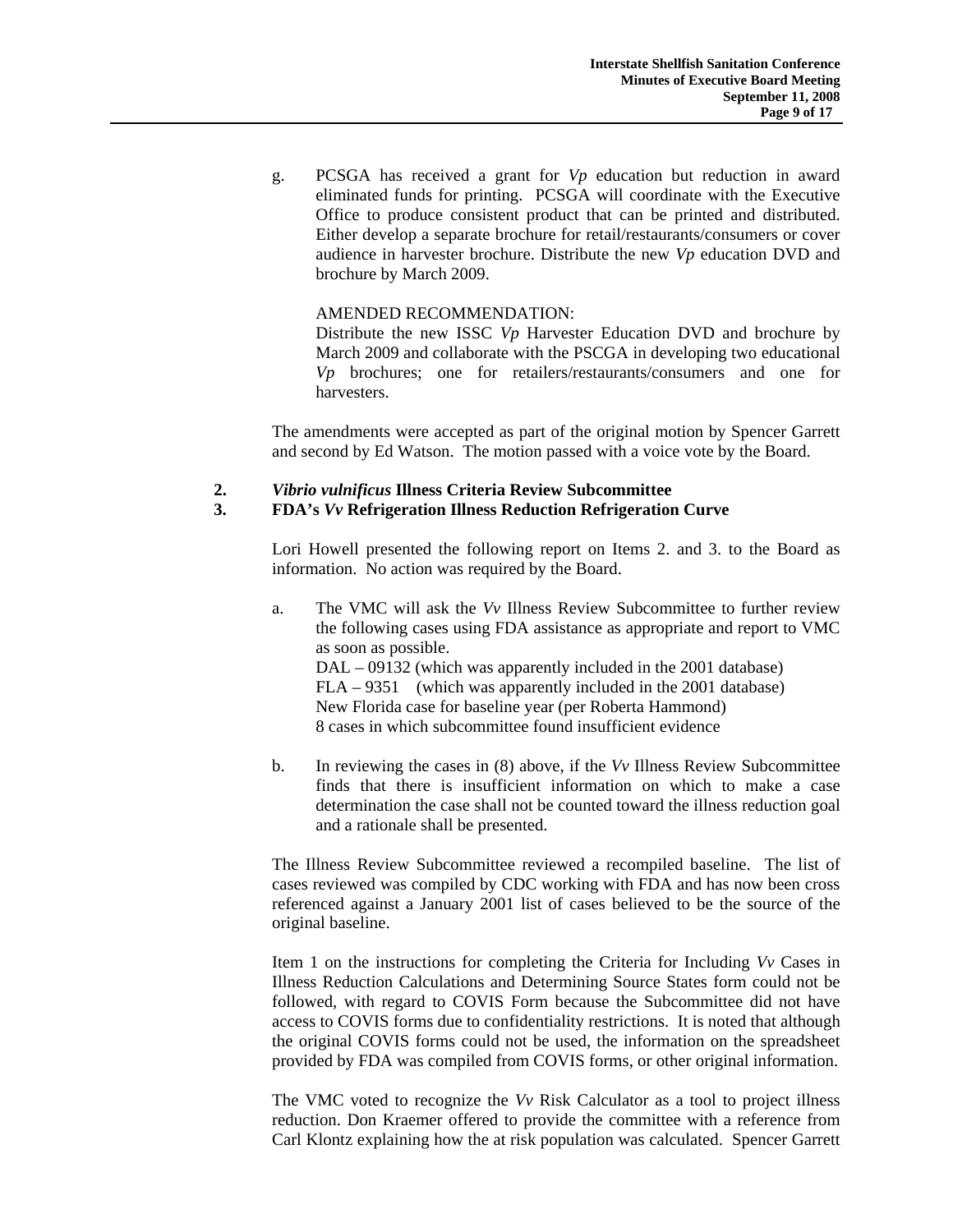requested that the stated assumptions upon which the calculator is premised be included in the records. Andy Depaola advised that all of the assumptions are available in the Risk Assessment which is on the FDA website.

Al Rainosek explained that the *Vv* Risk Calculator takes into account only three inputs as far as reducing cases: time to refrigeration; cool down time, and number of servings.

In response to an inquiry by Chris Nelson, Ken Moore explained that any changes to the baseline recommended by the VMC would involve Board action and be referred to the Voting Delegates at the 2009 Biennial Meeting.

Chris Nelson asked that the appropriate body develop a proposal to change the Model Ordinance to reflect using risk reduction rather than illness reduction as the management tool for the *Vv* Risk Management Plan. Ken Moore suggested that this item be placed on the agenda at the next VMC meeting for a recommendation to the Board.

## **4.** *Vibrio vulnificus* **Management Plans**

Lori Howell reported the VMC had received the Gulf States' *Vv* Management Plan and is now asking that the Gulf States communicate and provide a report to the VMC by December 15, 2008, with a plan describing the measures that will be implemented to achieve the *Vv* Illness Reduction Goals. The plan will include:

- a. Measures for 10%, 20%, 30% & 40% reduction.
- b. Estimated time for each state to implement measures.
- c. Interim steps that can be used to achieve implementation by May 1, 2010.

The ISSC Executive Office will distribute Paul DiStefano's Report (FDA Summary of Control Measures Implemented) to the Committee and State Regulators.

This report was for information and no action by the Board was required.

# **5.** *Vp* **Control Plan**

Lori Howell presented the following items to the Board.

a. The VMC recommended to the Executive Board that the VMC be charged to write a proposal that would substitute the following in the place of "for cooking only" (Proposal 07-202):

> For shucking by a certified dealer, or other mechanism such as variance, to allow the hazard to be addressed by further processing.

A motion to approve this item was made by Bill Kramer and seconded by Ed Watson. The motion carried with a voice vote by the Board.

Charles Newell said he had been asked by David Heil that the following comment be reflected in the Board minutes.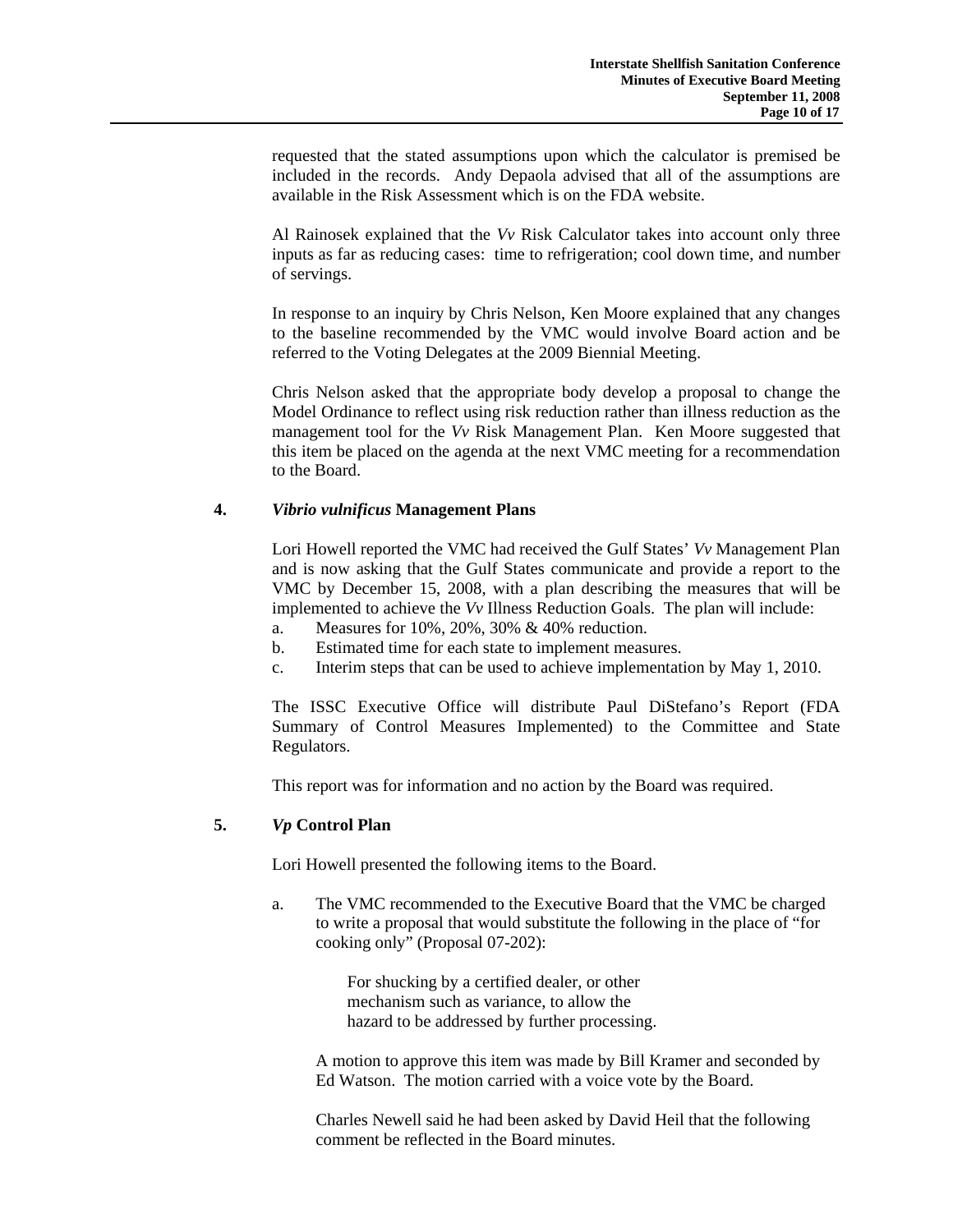o David Heil – Florida Had this original "for cooking only" verbiage not been in the original proposal, at least one state would not have voted in support of the proposal and perhaps more, which could have influenced the outcome.

FDA recognizes the concerns raised in their letter of July 8, 2008, will be addressed through a new proposal. ISSC will communicate Conference actions related to FDA concerns outlined in the July 8, 2008, letter.

b. The VMC recommended interim guidance be adopted on the following:

In proposal 07-202 insert the following after "for cooking only": or for shucking by a certified dealer, or other mechanism such as a variance, to allow the hazard to be addressed by further processing.

In accordance with the ISSC Constitution, Bylaws, and Procedures, Lori Howell made a motion, seconded by Bill Kramer that the Board vote to take interim action on this item as it is in keeping with the spirit and intent of the Conference.

A motion was made by Maryanne Guichard and seconded to Paul DiStefano, to adopt the interim guidance as recommended by the VMC. The motion carried with a voice vote by the Board.

c. Lori Howell presented the following VMC recommendation for approval.

Interim guidance shall be adopted as follows:

In order that the labeling of "For Cooking Only" shucked product is consistent between states using as a *Vp* control measure, the container will be labeled on the lid and side panel and the label must be obvious, clear, legible, indelible, and not next to or over lapping other text. "For Cooking Only" product shall be in a master container separate from product that is not required to be so labeled.

After a lengthy discussion, Chris Nelson suggested a notification to the Conference that in it's deliberations of Item b. above, the Executive Board also discussed that should an individual company in compliance with *Vp* controls choose to continue to use "for cooking only", labels on shucked product containers that that label would need to be in compliance with existing label requirements of the NSSP. No action was taken by the Board.

## **6.** *Vv* **Workshops**

 Ken Moore reminded the Board, as discussed earlier that *Vv* Workshops were held in Apalachicola, Florida; New Orleans, Louisiana; and Dickerson, Texas during August. The agenda and notes were provided in the Board notebooks. This item was provided as information to the Board and no action was necessary.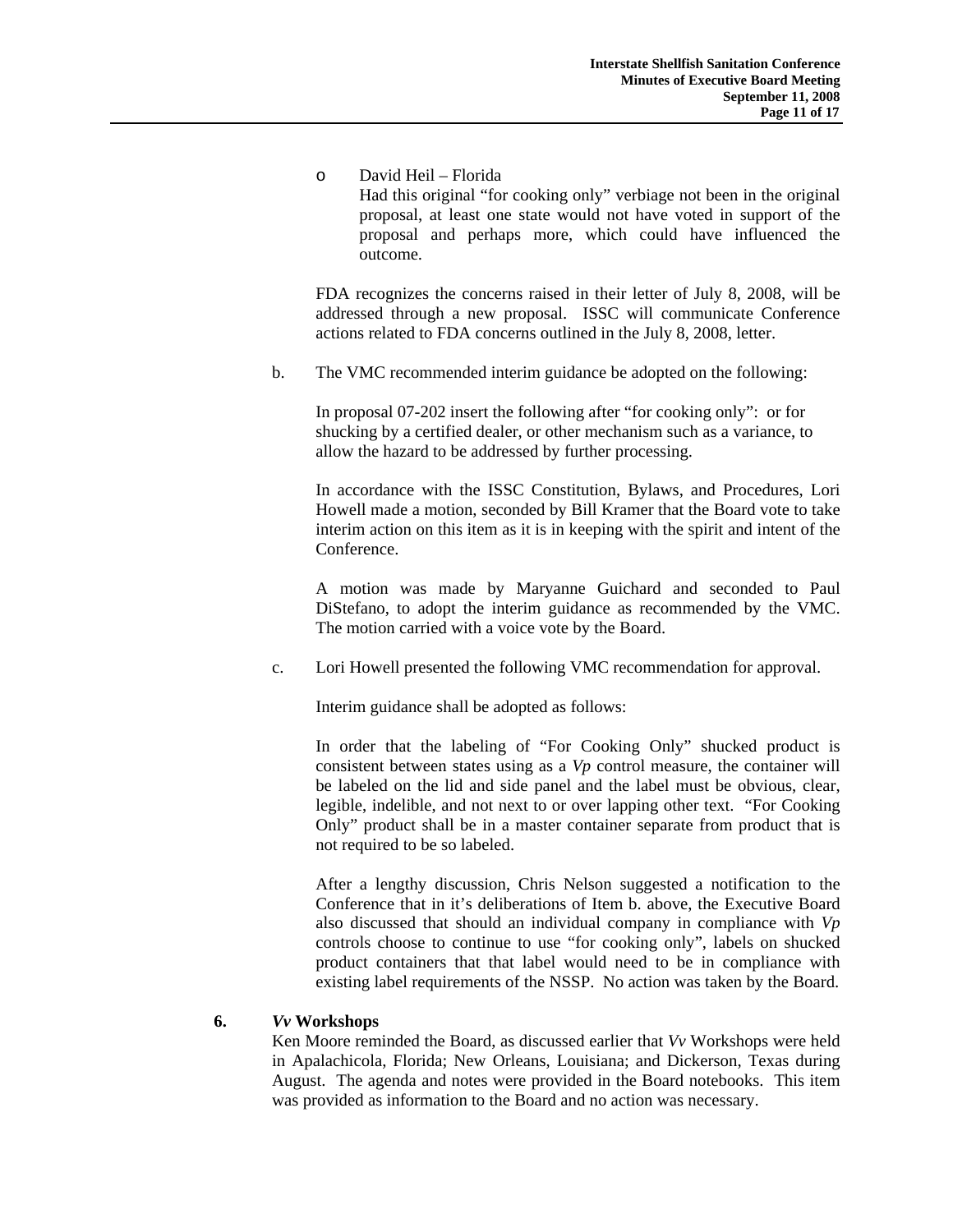### **7. Saltonstall-Kennedy Grant Program**

 Ken Moore informed the Board that the ISSC Executive Office intends to submit a grant proposal for education funding and/or possibly PHP under Utilization of Resources. This item was provided as information to the Board and no action was necessary.

## **8. Annual VMC Work Plan**

Lori Howell advised the Board that the VMC Annual Work Plan was discussed during the VMC meeting but not finalized because of pending actions expected to be taken by the Board. The ISSC Executive Office will share the Plan with the Board upon receipt of the final report from the Chairperson.

# **IX. OLD BUSINESS**

# **A. FDA Letter of February 7, 2008 Regarding Summary of Actions**

Ken Moore reminded the Board of the action taken at the April 2008 meeting on Proposals 05-107 Real Time PCR Methods for Determining Levels of *Vp* and *Vv* and Proposal 05- 113 Microbiology Checklist, Isolation of Male -Specific Coliphage, MSC as follows:

Mike Hickey explained to the Board that these two proposals addressed laboratory methods and the actions by the Voting Delegates was no action, but directed the Conference advise the submitter to resubmit. FDA asked that this be treated as "referred to Committee". Pending resubmission of necessary information, the Executive Office interpreted conference action as is being recommended by FDA.

A motion was made by Spencer Garrett and seconded by Lori Howell that the Board approved the FDA recommendation on Proposal 05-107 and Proposal 05-113. The motion carried with a voice vote by the Board.

Ken recommended that the Conference recognize "No Action" to allow proposals to be removed from our agenda. In these cases the ISSC needs to inform the submitter in writing that no action was taken due to inadequate information and prior to further consideration additional information is required from the submitter. The submitter should be given a time limit of one (1) year to submit the additional information. If information is not received within one year it is a "No Action" item and should be deleted from the list of referred proposals. In response to Paul DiStefano, Ken advised that if the additional information is received within the one (1) year time frame, the proposal will be resubmitted to the Conference for approval. Ken will review Procedure XVI for clarification and will also be specific in giving direction to Task Force I in 2009.

A motion was made by Ed Watson that this item be reconsidered by the Board. The motion was seconded by Lori Howell and passed with a voice vote by the Board.

A motion was made by Kathy Brohawn to rescind the Board April 2008 action on this item. The motion was seconded by Ed Watson and passed with a voice vote by the Board.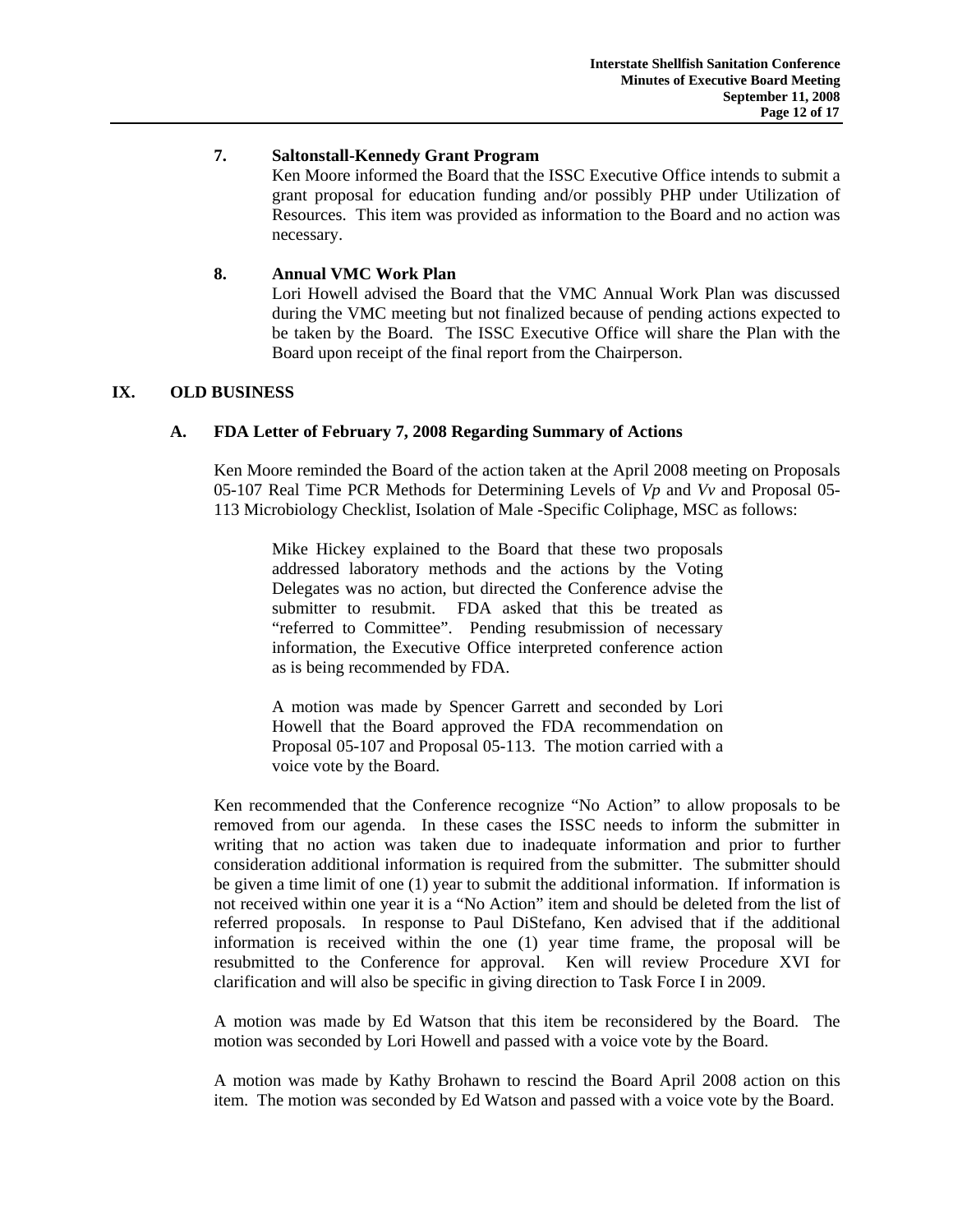# **B. FDA Response to 2007 Summary of Actions Reconsideration of Concurrence with Proposal 07-202**

 Ken Moore advised the Board that the action taken by the Board on the VMC recommendations has addressed this item completely. A lengthy discussion ensued concerning procedures for ISSC Summary of Actions concurrence by FDA. This item was reported as information to the Board and no action was necessary.

## **C. 2007 Update NSSP Guide for the Control of Molluscan Shellfish**

 Paul DiStefano reported that the first draft of the 2007 Guide has been completed by FDA's IT department. FDA staff is in the process of reviewing the official document for posting on FDA's website. This item was reported as information to the Board and no action was necessary.

# **D. Follow Up to Intergovernmental Coordination Discussion**

 Spencer Garrett reported that this effort has grown and is now known as SIMOR (Subcommittee on Integrated Management of Ocean Resources). A recommendation will be made that EPA, FDA, and NOAA develop a Memorandum of Understanding (MOU) which will allow access of information through local databases. This is still a work in progress and appears to be more user-friendly, less expensive, and have more utility than SIMS. There was a consensus of the Board that Congressional funding is needed to pursue this project. Spencer Garrett will continue the efforts, with the assistance of Al Rainosek, to design a survey for distribution to states by the ISSC Executive Office. This item was reported as information to the Board and no action was necessary.

# **E. California Voting Censure**

 Ken Moore advised the Board that a follow up letter had been sent to California on August 27, 2008, requesting an update on the status of state regulations to change California's post harvest processing <3 MPN requirement. Rufus Howell of the California Department of Health Services responded by telephone and explained that the California budget cuts had slowed the process and the Department will follow up with a letter to ISSC. The Executive Office will share the letter with the Board upon receipt. This item was received as information to the Board and no action was necessary.

## **F. Jellett Rapid Test Concerns**

 Ken Moore presented background information on this issue. A letter from John Tennyson (NOAA) expressing his concerns regarding the Jellett Rapid Test kits had been furnished to Board members. There are concerns that changes made to the kits in an attempt to change the detection level are not consistent with original approval that was granted by the Conference. Ken advised the Board that he would work with other parties to write a letter to Jellett which addresses these concerns. The letter will request a quick response from Jellett for additional information on changes to the kit and documentation that the results obtained are consistent with the approval granted by the Conference. An update will be furnished to the Board upon receipt of information.

## **G. Dockside Testing (George's Bank)**

 Paul DiStefano advised that two pilot runs have been made out to the George's Bank area. The Jellett Rapid Test kits were used for both runs and tests were positive. Shellfish were not harvested for commercial use. Another run will be made on September 18, 2008. This item was reported as information to the Board and no action was necessary.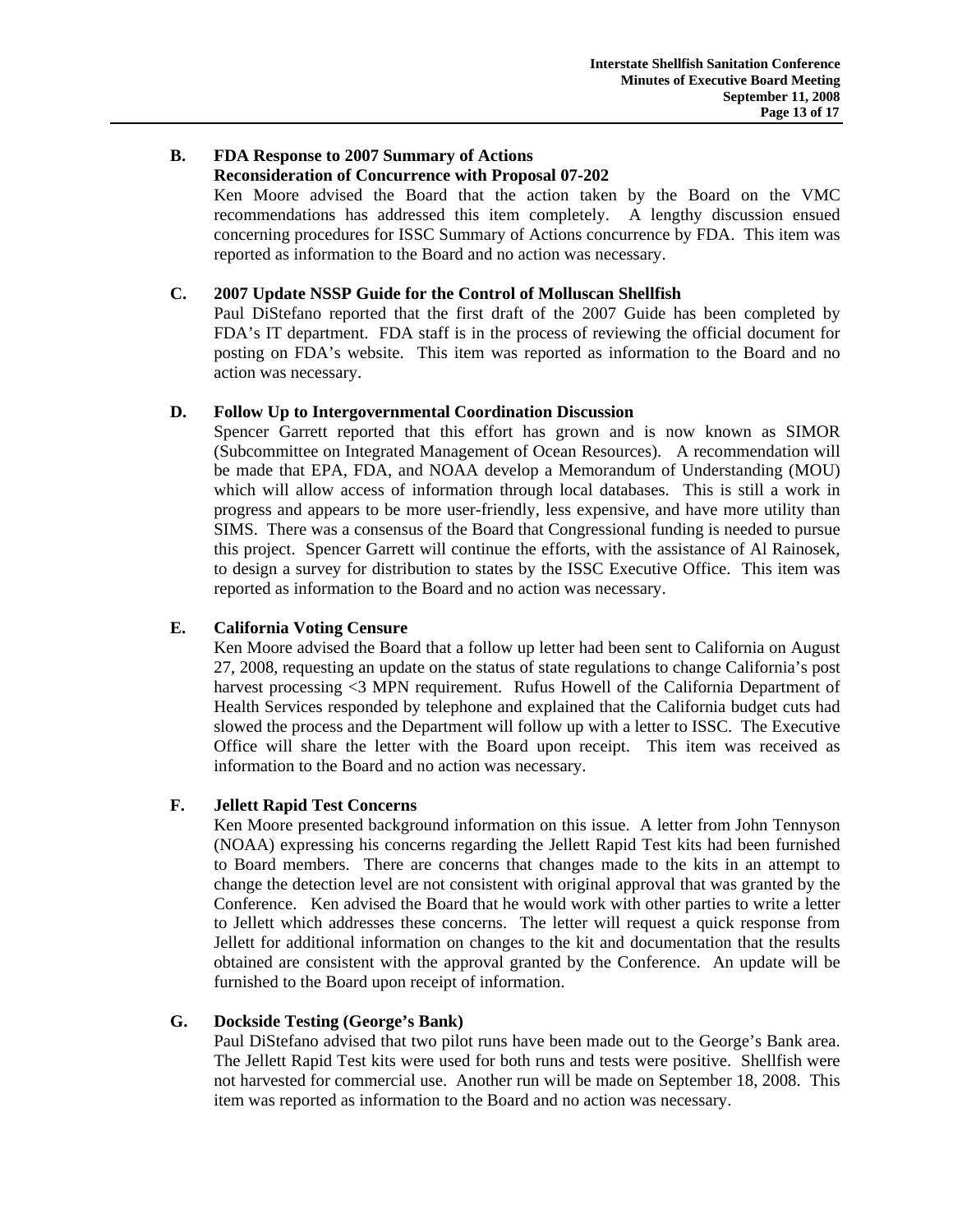# **H. Research Needs Proposal 07-RN-200**

 Ken Moore reminded the Board that this research need proposal had been approved by the Conference at the 2007 Biennial Meeting based on availability of funding. Ken advised that this laboratory procedure is used to determine the level of thermal processing applied to shellfish meats, either in shell, half shell, or frozen. The funds have been disbursed to the Pennsylvania Department of Agriculture to complete this project. In response to Paul DiStefano, Ken said he will ask the Northeast states to share their experiences using this method.

# **I. Use of Press Committee Meeting with FDA**

 Ken Moore reported on the ISSC Use of Press Committee meeting held April 30, 2008, with FDA staff in College Park, Maryland. The four-hour meeting involved:

- Presentations by FDA staff on activities associated with outbreaks and recalls.
- Explanation as to how FDA makes decisions on press releases.
- Concluded that all can benefit from more precise and more rapid communications to determine the extent of closures and the need for recalls and press releases.
- Committee needs to continue to discuss how best to provide guidance about the kinds of information needed and the time frames.
- Bill Kramer suggested the Committee develop a list of items to be addressed and present the concerns to FDA.

This item was reported as information to the Board and no action was necessary.

# **J. Letter to MD and VA Regarding Product Recalls**

Ken Moore reported that a response letter had been sent to the States of Maryland and Virginia on May 12, 2008. This matter has been sent to a committee to review protocol for recall and the Committee will report their findings and recommendations to the Board. This item was reported as information to the Board and no action was necessary.

# **K. Letters to Congress and States Regarding Economic Analysis**

Ken Moore reported that response letters had been sent to the US Congressional Delegation and the States of Florida, Louisiana, and Alabama concerning the request that ISSC conduct economic studies on the implementation of the *Vp* and *Vv* Management Plans. Copies of the March 2000 ISSC study performed by Research Triangle Institute and the August 2005 FDA study were also furnished to the recipients. The letter asked that funding be made available to ISSC should a determination be made that an additional study was warranted. Ken advised that no responses have been received. This item was reported as information to the Board and no action was necessary.

# **L. Procedures for Executive Board Interim Approval Items**

 Ken Moore advised the Board that Paul DiStefano had requested this item be added to the Board agenda. Paul explained that at times the Board acts on behalf of the Conference and grants interim approval. These approvals can mean that a change in the Model Ordinance will be required. Paul asked for guidance by the Board as to the most appropriate way for this to be handled. He questioned appropriateness of including Board approved interim guidance included in the Model Ordinance prior to the item going to the Conference for adoption.

 Ken explained that historically any interim guidance approved by the Board has been included in updates to the NSSP Guide if available. After further discussion, Board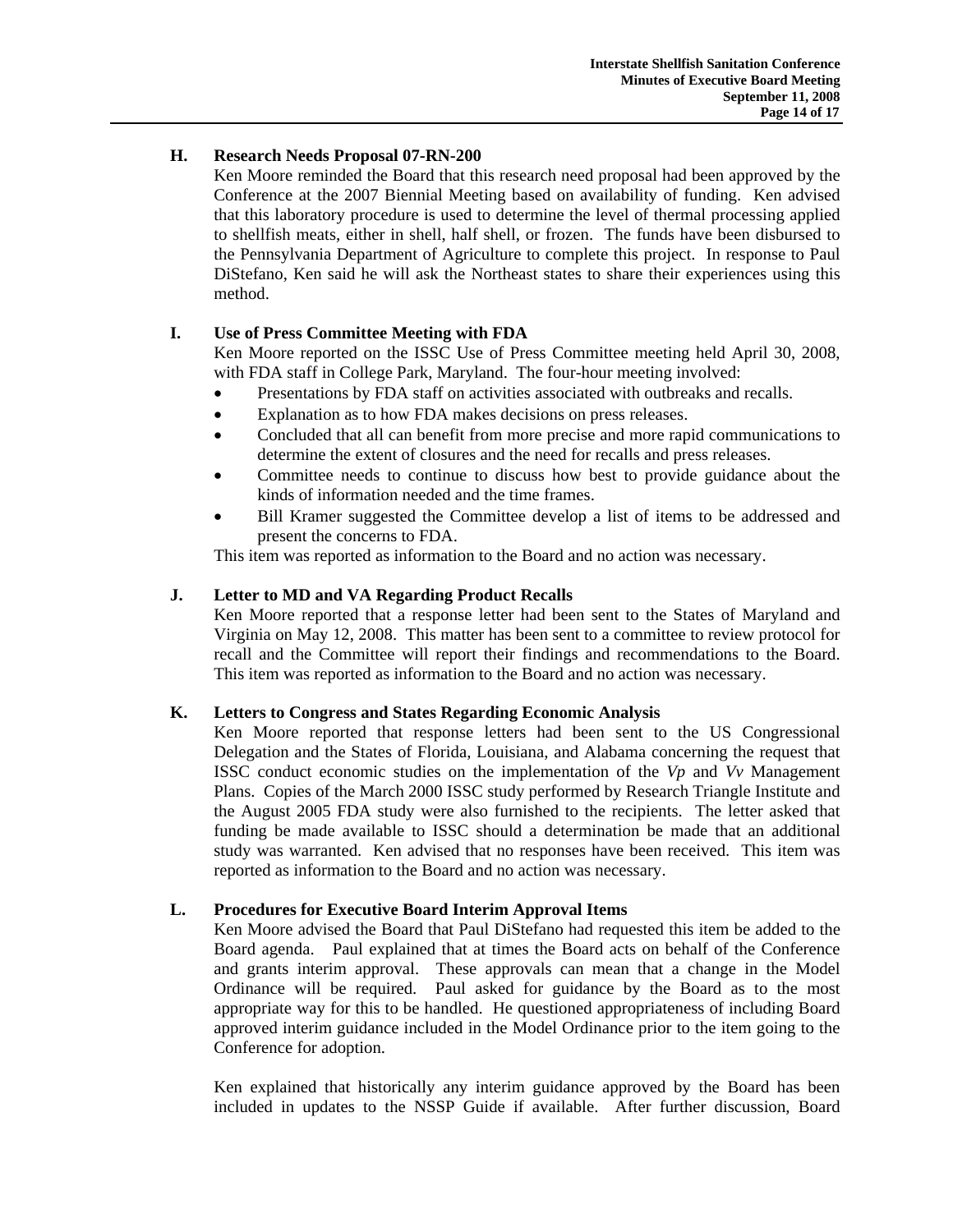members agreed that no changes in procedures are necessary at this time and requested that all interim guidance be posted on the ISSC website.

## **X. NEW BUSINESS**

# **A. Executive Board Patrol Advisor Vacancy**

 Ken Moore advised the Board that John Jenkins had accepted a position as Director of the Alabama Marine Police Division and would no longer be able to serve as Patrol Advisor to the Board. Ken recommended the Board approve Bruce Buckson from Florida to fill the position. Bruce has acted as Patrol Committee Chair in John's absence in the past. A motion was made by Lori Howell and seconded by Ed Watson for the Executive Director to write John a letter thanking him for his service to the Board. The motion was approved with a voice vote by the Board.

# **B. Executive Board Consumer Advisory Position**

Ken Moore advised the Board that the Consumer Advisory Representative's position has expired and is vacant. The Board was asked to advise Ken of any recommendations to fill this position. This item was reported as information to the Board and no action was necessary.

# **C.** *Vibrio* **Methods Workshop**

Ken Moore informed the Board that he had been contacted by Steve Otwell, University of Florida, concerning funds available to bring together the research community that has been working on Vibrio methods. Steve asked if ISSC would be interested in working with him and Ken responded affirmatively. Steve will follow up with a proposal which Ken will share with the Board for comments and approval. Lori Howell asked that industry be included in participation. Joel Hansel also asked that the ISSC Laboratory Methods Review Committee Chairman be included in notification of the workshop. Ken recommended discussion of ISSC's method approval process at the workshop. This item was reported as information to the Board and no action was necessary.

## **D. EPA Grant Request**

Ken Moore advised the Board that an inquiry and a scope of work had been sent to EPA requesting a determination of available funding for the collection of 2007 shellfish harvesting water classification survey and report. Ken will advise the Board of EPA's response. This item was reported as information to the Board and no action was necessary.

## **E. FDA PHP Validation Approval**

 Ken Moore advised that two additional companies have received PHP validation approval from FDA (one for *Vp* and one for *Vv*). Following a discussion, Board members agreed that in the future the name of the firm and the PHP method shall be posted on the ISSC website and any other detailed information should not be provided to the Board.

## **F. Accounting Services**

Ken Moore explained that after discussion by the Executive Committee, the Executive Office is considering a new bookkeeping system (Quick Books) with a CPA firm on retainer. The fees being charged are not in line for services rendered for the present online bookkeeping system. This item was reported as information to the Board and no action was necessary.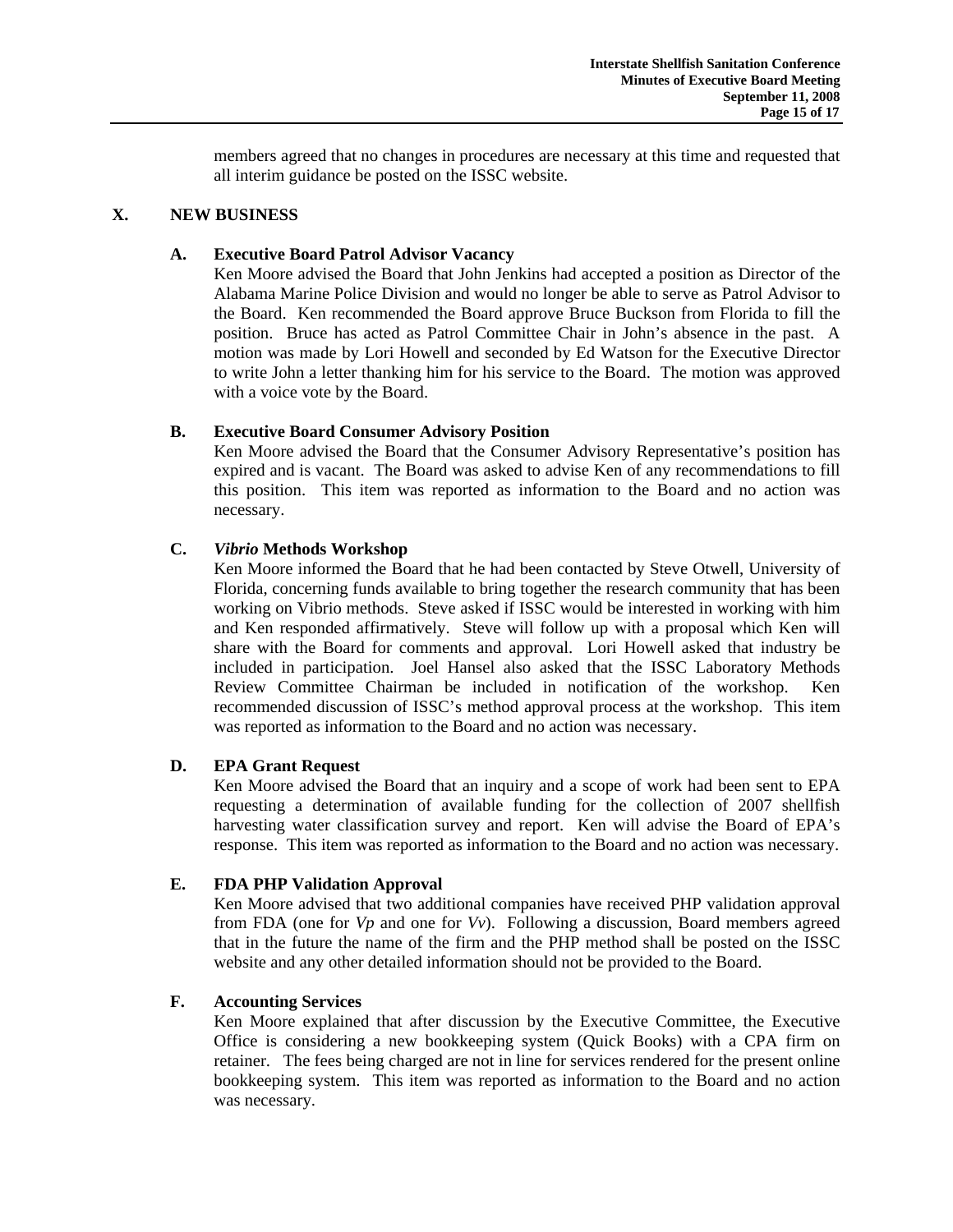# **G. Committee Travel Assistance**

 Ken Moore advised that this item had been added to the Board agenda at the request of Robin Downey. Robin asked for an explanation as to the parameters involved in approving travel funding assistance requests. Ken furnished background on travel policies of the ISSC and the current criteria used for approving travel funding assistance. Ken explained that there is a line item in the ISSC budget for travel that travel funds are distributed to requestors equally. Spencer Garrett recommended that the Executive Committee develop a transparent written policy. A motion was made by Maryanne Guichard directing the Executive Office to draft the general principles and guidelines regarding the travel assistance approval process to share with the Board at its next meeting. The motion was seconded by Spencer Garrett and carried with a voice vote by the Board.

# **H. Board Conference Call Participation**

 Chris Nelson asked if Conference members could listen in during Executive Board conference calls. Maryanne Guichard said that any member can contact their Board representative for input or participation in meetings. Maryanne Guichard made a motion to post approved Executive Board minutes, notices of Board meetings, and Board agendas on the website. The motion was seconded by Robin Downey and passed with a voice vote by the Board.

# **XI. OTHER INFORMATION**

# **A. FDA Request to Expand Closure of Federal Waters**

 Ken Moore advised the Board that the following notice from FDA was furnished as information only. FDA formally requested that the National Marine Fisheries Service (NMFS) expand the existing closure of federal waters in the northwest Atlantic Ocean to include a restriction on the harvest of all species of bivalve molluscan shellfish in an area previously closed to whole and roe-on scallop harvest only.

# **B. EPA Solicitation of Public Comments (NPDES Vessel Permits)**

Ken Moore advised the Board that information had been posted on the ISSC website and emailed to members at the request of Bill Hastback concerning EPA solicitation for public comment on two proposed NPDES vessel permits. This proposed permit incorporates the Coast Guard's mandatory ballast water management and exchange standards and supplemental ballast water requirements for vessels that carry ballast water. Furthermore, for all covered vessels, this permit also would establish requirements for twenty-seven other discharge types including deck runoff, bilgewater discharge, and graywater discharge In addition to these standard or common requirements, the permit outlines further requirements for eight specific classes of vessels, such as cruise ships, research vessels, and large ferries. Bill commented the issue of ballast water management and exchange standards is relevant to shellfish sanitation because pathogenic microorganisms and harmful algae can be transported through ballast water.

# **C. LSU Raw Oyster Survey Participation**

Ken Moore advised that a request had been received from LSU asking for assistance in distributing a survey involving regulating the raw oyster industry to protect human health. The ultimate goal of the study is to aid policymakers in the development of more efficient regulation to protect the at-risk population. The Executive Office provided a list of persons for the LSU contact. This item was reported as information to the Board and no action was necessary.